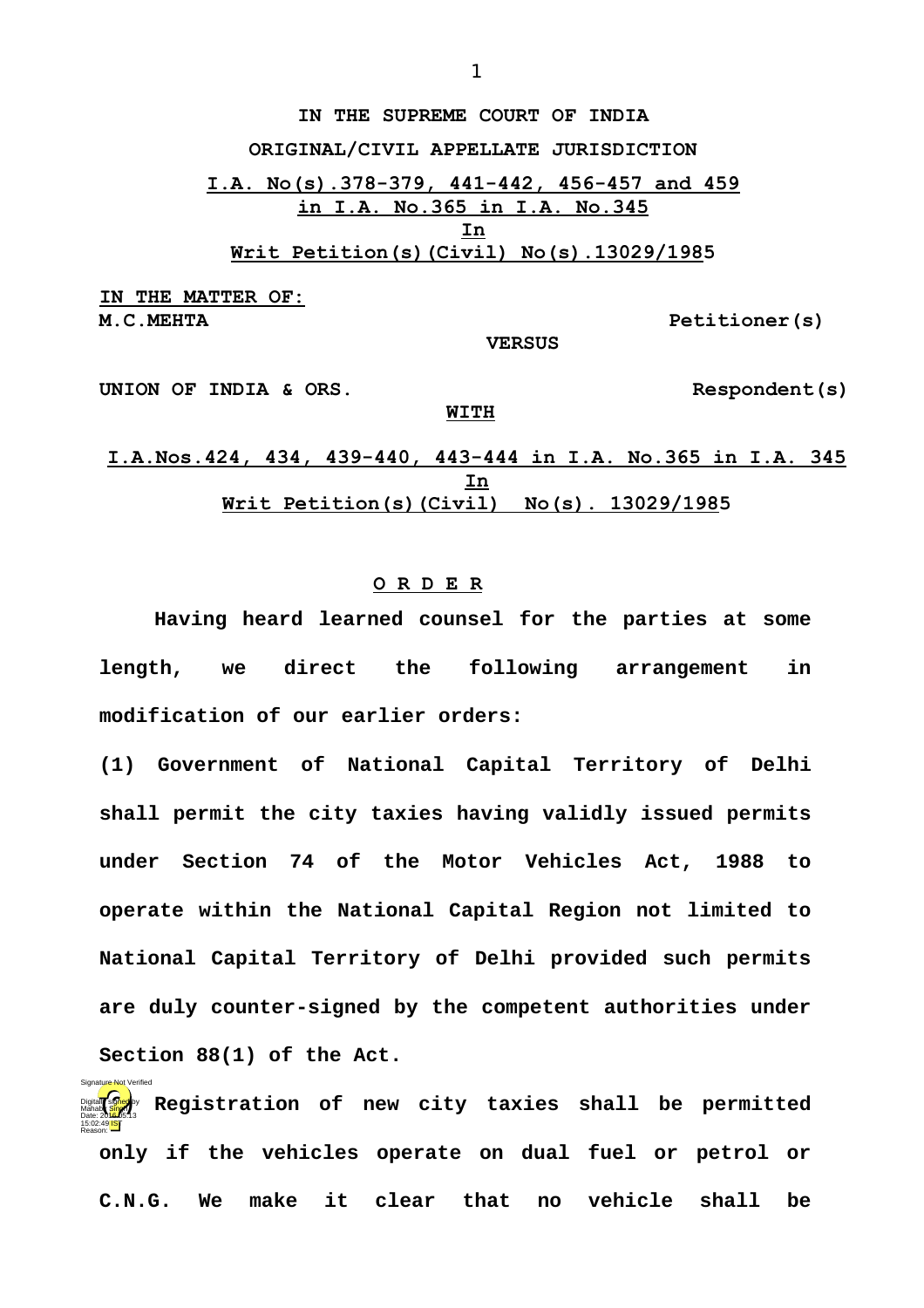**registered as a city taxi if it runs on diesel fuel. The competent authorities shall faithfully comply with this direction.**

**(3) All existing All India Tourist Permit (AITP) taxies operating in the National Capital Region shall be converted into AITP (O) category and will be allowed to operate until such time their existing permits expire by afflux of time. We make it clear that the registering authority shall not renew such permits once they have expired. We also direct that the permission hereby granted shall be subject to the AITP taxies complying with all Government directives concerning security, safety and fare issued from time to time.**

**(4) All new AITP permits will be issued as AITP (N) category permits. These permits shall not authorise the taxies to pick-up or drop passengers from point to point within the NCR. The authority issuing the permits shall insist upon an undertaking from the person seeking an AITP permit to the effect that he shall not use the taxi for point to point service within the NCR. This direction shall continue till such time, the Government frame suitable rules to that effect and publish the same in the official gazette.**

2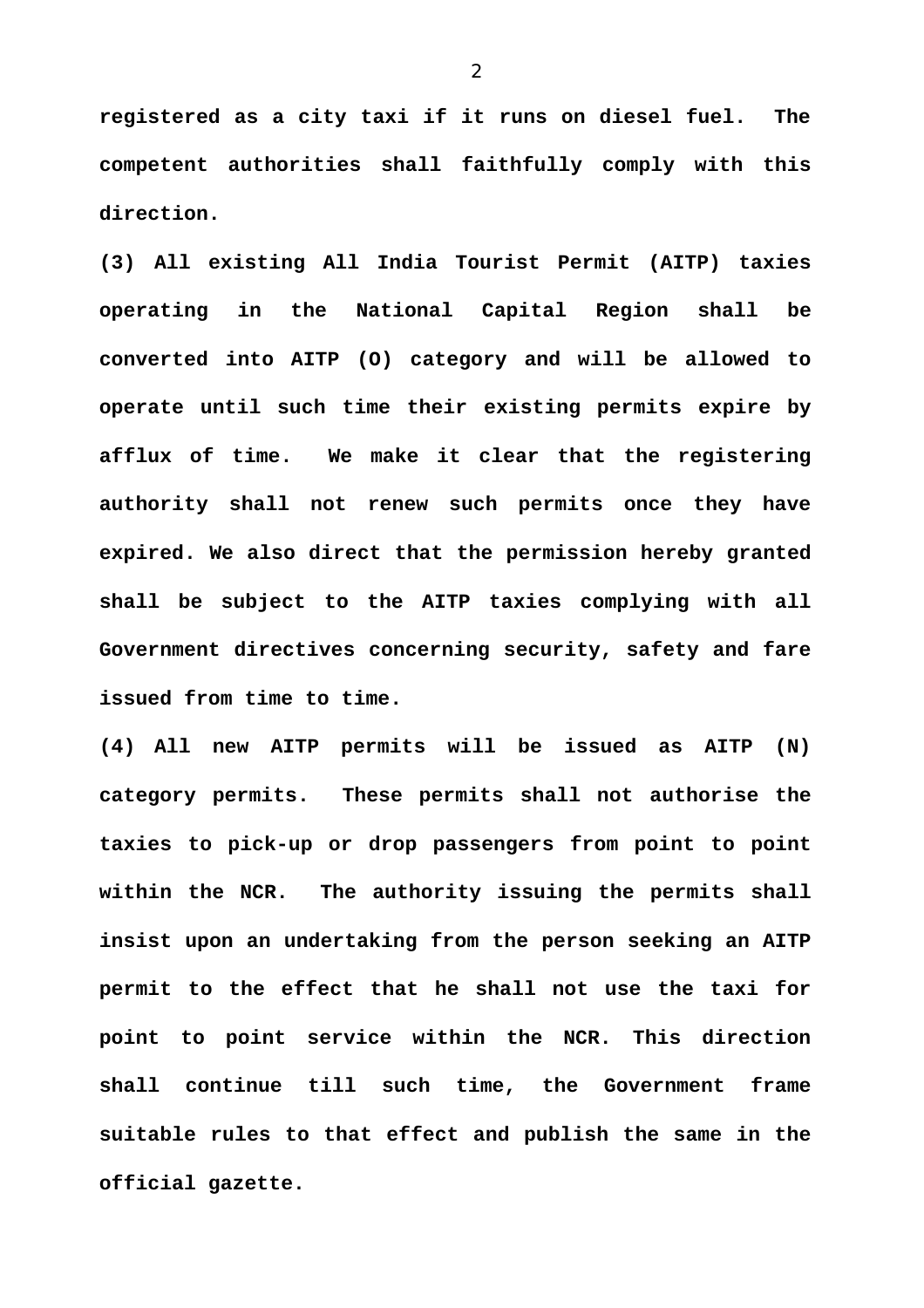**We must place on record that Mr. Kapil Sibal, learned senior counsel appearing for NASSCOM who engages a very large number of taxies for ferrying their employees to and from their offices, has assured the Court that his client shall upon expiry of the existing contract with the Taxi operators and while fixing future contracts with similar other operators, make sure that the operators run taxies on non-diesel fuel. This, according to him, will be certainly achieved after the expiry of the existing permits. That submission is recorded.**

**All the interlocutory applications, mentioned above, are accordingly disposed of.** 

> **......................CJI. (T.S. THAKUR)**

**.........................J. (A.K. SIKRI)**

**.........................J. (R. BANUMATHI)**

**NEW DELHI DATED 10th MAY, 2016**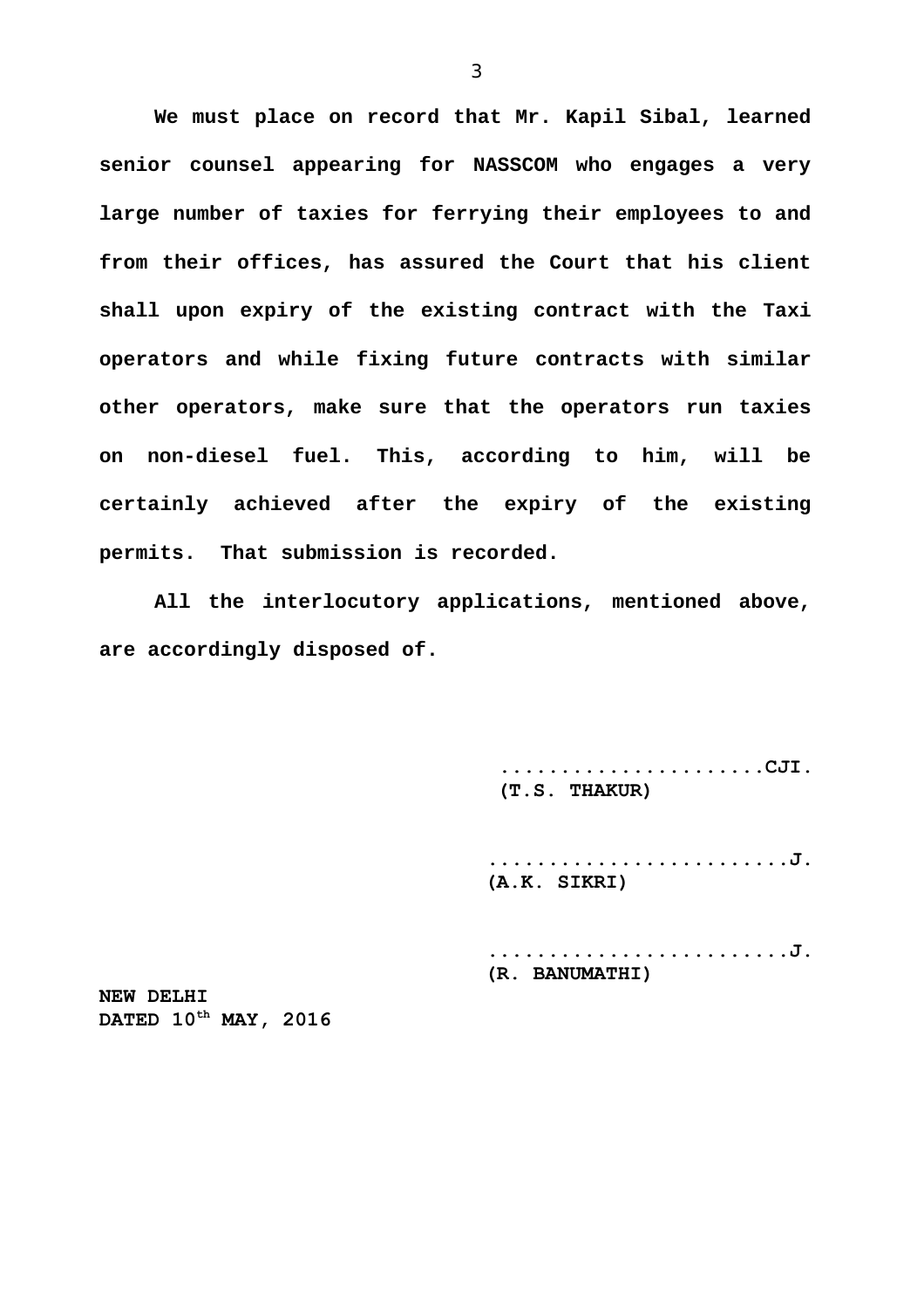**S U P R E M E C O U R T O F I N D I A RECORD OF PROCEEDINGS**

**I.A. NO(s).378-379, 441-442, 452, 456-457 and 459 in I.A. No.365 in I.A. 345 in Writ Petition(s)(Civil) No(s). 13029/1985**

**M.C.MEHTA Petitioner(s)**

## **VERSUS**

UNION OF INDIA & ORS.

**(For intervention and clarification/modification of court's order and impleadment and clarification/direction and impleadment as party respondent and**

## **WITH**

**I.A.No.424, 434, 439-440, 443-444 in I.A. No.365 in I.A. 345 in Writ Petition(s)(Civil) No(s). 13029/1985**

**Date : 10/05/2016 These matters were called on for hearing today.**

**CORAM :** 

 **HON'BLE THE CHIEF JUSTICE HON'BLE MR. JUSTICE A.K. SIKRI HON'BLE MRS. JUSTICE R. BANUMATHI**

> **Mr. Harish N. Salve,Sr.Adv.(A.C.) Mr. Sidhartha Chowdhury,Adv. (A.C.) Ms. Apartajita Singh,Adv. (A.C.) Mr. A.D.N. Rao,Adv. (A.C.)**

**For Petitioner(s)**

**Petitioner-in-person**

**For Respondent(s)/ Applicant(s) (U.O.I.) Mr. Ranjit Kumar,S.G.**

| $\overline{U}$ . $\overline{U}$ . $\overline{L}$ . $\overline{L}$ | $ML$ . Rail $1L$ Rumal, $3.9$ .  |
|-------------------------------------------------------------------|----------------------------------|
|                                                                   | Ms. Pinky Anand, ASG             |
|                                                                   | Mr. Vibhu Shanker Mishra, Adv.   |
|                                                                   | Mr. Sarfraz Ahmed Siddiqui, Adv. |
|                                                                   | Mr. Wasim A. Quadri, Adv.        |
|                                                                   | Mr. Shadhman Ali, Adv.           |
|                                                                   | Mr. Zaid Ali, Adv.               |
|                                                                   | Mr. Mukul Singh, Adv.            |
|                                                                   | Mr. Rajesh Mishra, Adv.          |
|                                                                   | Mr. D. S. Mahra, Adv.            |
| (I.A.452)                                                         | Mr. Kaushal Yadav, Adv.          |
|                                                                   |                                  |

**ITEM NO.304 COURT NO.1 SECTION PIL(W)**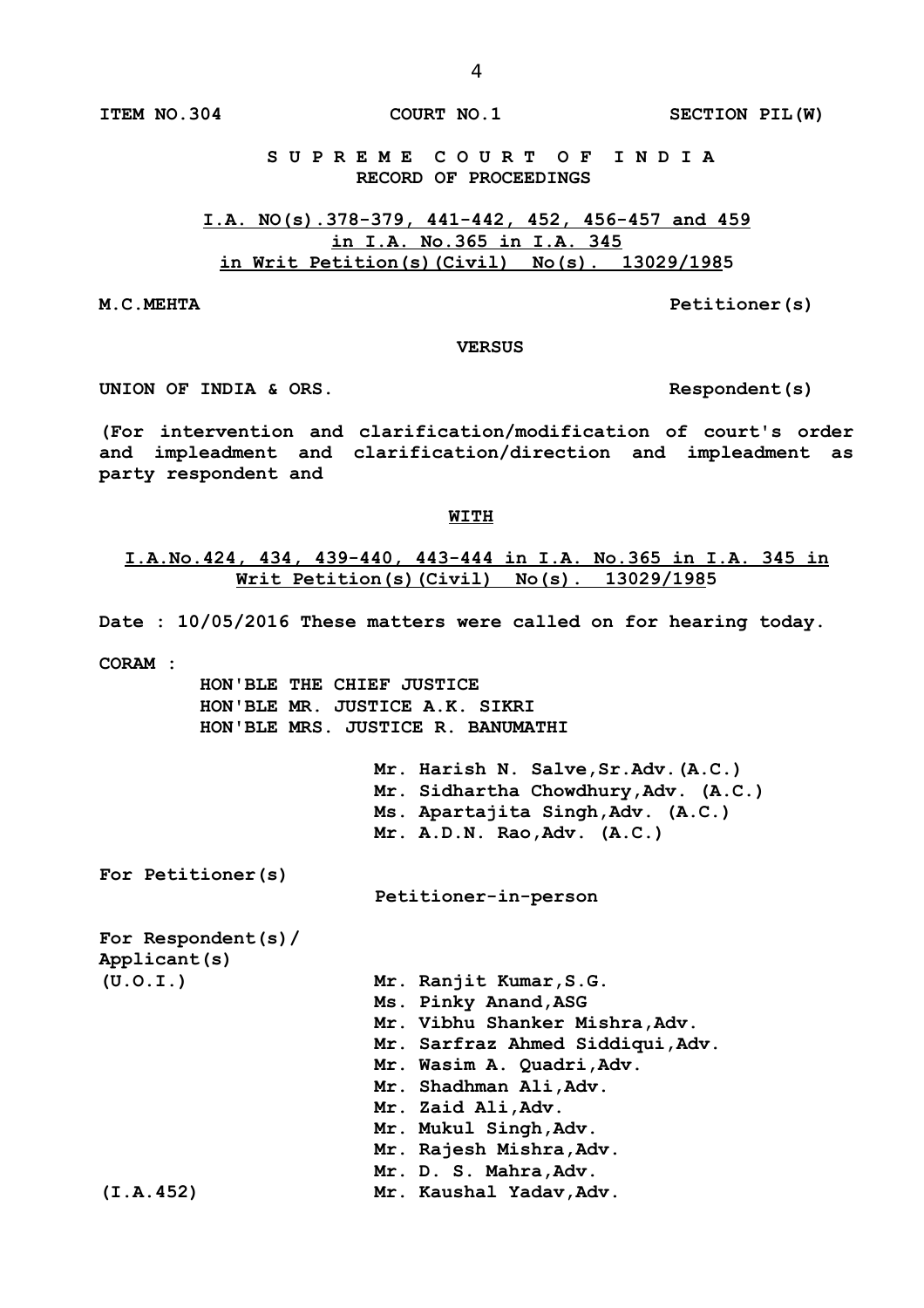| (U.0.I.)         | Ms. V. Mohana, Sr. Adv.                                |
|------------------|--------------------------------------------------------|
|                  | Ms. Meenakshi Grover, Adv.                             |
|                  | Mr. G.S. Makkar, Adv.                                  |
|                  | Ms. Anil Katiyar, Adv.                                 |
|                  | Mr. S.N. Terdal, Adv.                                  |
|                  | Ms. Binu Tamta, Adv.                                   |
|                  |                                                        |
| $(I.A. 456-457)$ | Mr. Kapil Sibal, Sr.Adv.                               |
|                  | Mr. Shyam Divan, Sr. Adv.                              |
|                  | Mr. Manu Nair, Adv.                                    |
|                  | Mr. Anuj Berry, Adv.                                   |
|                  | Mr. Saurbh Rath, Adv.                                  |
|                  | Ms. Maneka Khanna, Adv.                                |
|                  | Mr. Shardul S. Shroff, Adv.                            |
| (I.A. 459)       | Mr. C.U. Singh, Sr. Adv.                               |
|                  | Mr. Chirag M. Shroff, Adv.                             |
|                  |                                                        |
| $(I.A. 441-442)$ | Mr. R.S. Suri, Sr. Adv.                                |
|                  | Mr. Avinash Kumar, Adv.                                |
|                  |                                                        |
| $(I.A. 424 \&$   | Mr. Shyam Divan, Sr. Adv.                              |
| I.A.434)         | Mr. Yashraj Singh Deora, Adv.                          |
|                  | Ms. Priyadarshinee Singh, Adv.                         |
|                  |                                                        |
|                  |                                                        |
| $(I.A. 378-379)$ | Mr. Nidhesh Gupta, Sr. Adv.                            |
|                  | Mr. Gopal Jain, Sr. Adv.                               |
|                  | Mr. Sonal Jain, Adv.                                   |
|                  | Mr. Kuldeep Singh, Adv.                                |
|                  | Mr. Udyan Jain, Adv.                                   |
|                  | Mr. Manas Gaur, Adv.                                   |
|                  | Ms. Stephanie, Adv.                                    |
|                  | Ms. Anju Thomas, Adv.                                  |
| (UBER)           | Mr. Arvind P. Datar, Sr. Adv.                          |
|                  | Mr. Susmit Pushkar, Adv.                               |
|                  | Mr. Abhijeet Swaroop, Adv.                             |
|                  |                                                        |
| $(I.A.443-444)$  | Mr. Kavin Gulati, Sr. Adv.                             |
|                  | Mr. Faisal Sherwani, Adv.                              |
|                  | Mr. Aranyak Pathak, Adv.                               |
|                  | Mr. Harshad Pathak, Adv.                               |
|                  | Mr. K.K. Venugopal, Sr.Adv.                            |
|                  | Ms. Pooja Dhar, Adv.                                   |
|                  |                                                        |
| $(I.A.439-440)$  | Mr. Saurabh Bhardwaj, Adv.                             |
|                  | Ms. Srishti Govil, Adv.<br>Mr. Balaji Srinivasan, Adv. |